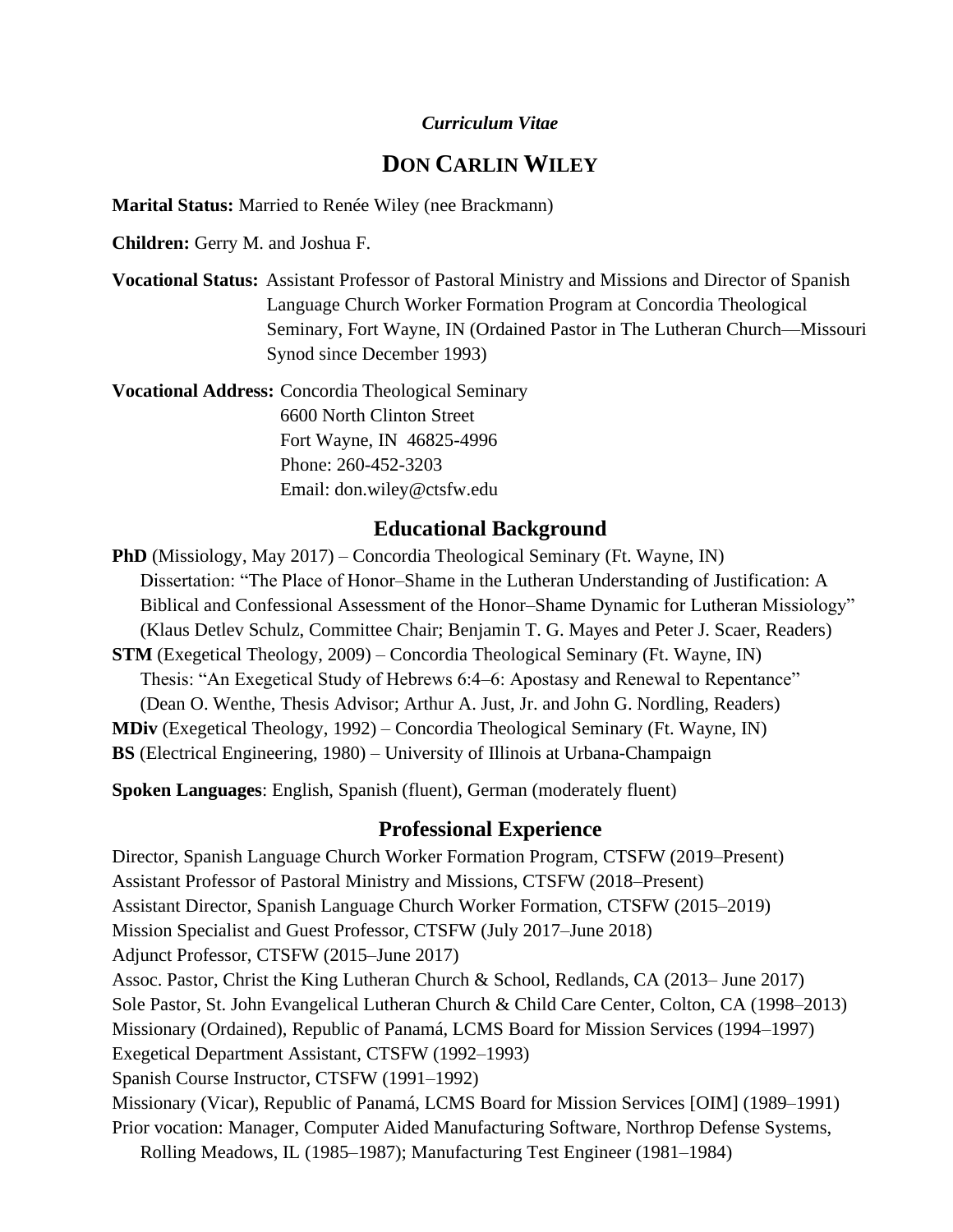#### **Professional Seminars & Continuing Education**

- Simposio de Teología Luterana Confesional, "El Consuelo del Pueblo de Dios en Medio del Padecimiento [The Comfort of God's People in the Midst of Suffering]," (May 21–23, 2019)
- Multiethnic Ministry Symposium, "Shame and Honor: Gospel Proclamation in the Majority World," Concordia Seminary, St. Louis, MO (April 25–26, 2019)
- Rural and Small-Town Mission Conference, Kansas City, MO (November 8–10, 2018)
- LCMS Theological Professors Conference, "Christian Identity," (May 21–24, 2018)
- Fundamentals of Online Teaching for Theological Educators, online course, University of Wisconsin (Spring 2018)
- Multiethnic Ministry Symposium, "Many Peoples, One Savior, Jesus: Affirming a Multiethnic Church," Concordia Seminary, St. Louis, MO (May 1–2, 2018)
- Hispanics and Theological Education in the U.S., The Center for the Study of Latino/a Christianity and Religions, Perkins School of Theology, Southern Methodist University, Dallas TX (2016)

#### **Elected and Appointed Service Positions**

Hispanic Ministry Task Force, Indiana District, LCMS (2018–Present) Mentor, Pastoral Formation for Hispanic-America, Panamanian Students (2015–2017) Circuit Counselor/Visitor, Circuit 16 of the Pacific Southwest District (2009–2014) Mentor, DELTO, Trinity Lutheran Church, San Bernardino, CA (2007–2011) Steering Committee, Southern California Catechism Convocation (2007–2014) Circuit Pastoral Delegate to Synod Convention of The LCMS (2007 and 2010) Circuit Representative to the Regional Mission Council of PSD Region 3 (2004–2005) LWML Zone 16 Pastoral Counselor (2001–2008)

## **Society Memberships**

American Society for Missiology (2016–Present) Evangelical Mission Society (2019–Present) Lutheran Society for Missiology (2016–Present)

#### **Publications**

Sermon Studies for Advent 3 and 4 (Series B) *Concordia Pulpit Resources* 31:1 (*CPR* 31:1, 2020) Sermon for the *Feast of St. James of Jerusalem, Brother of Jesus and Martyr* (*CPR* 29:4, 2019) Sermon for the Installation of Rev. Pablo Domínguez (bilingual sermon; *CPR* 29:4, 2019)

## **Presentations & Seminars**

- Viewing the Honor-Shame Dynamic from the Confessions and Holy Scripture, Multiethnic Symposium (Concordia Seminary, St. Louis, 2019)
- A Missiological Perspective on Honor-Shame in the Confessions and Holy Scripture, Faculty Study Meeting (CTSFW, 2017)
- Honor and Shame in Holy Scripture and Luther's Catechisms, 4<sup>th</sup> Annual Chinese Seminar on Scripture and the Catechism (CTSFW, 2017)

The Our Father: Christ's Prayer for All Seasons, Higher Things Conference (CA, 2012) The Our Father: Christ Teaches Us to Pray, Southern California Catechism Convocation (2010)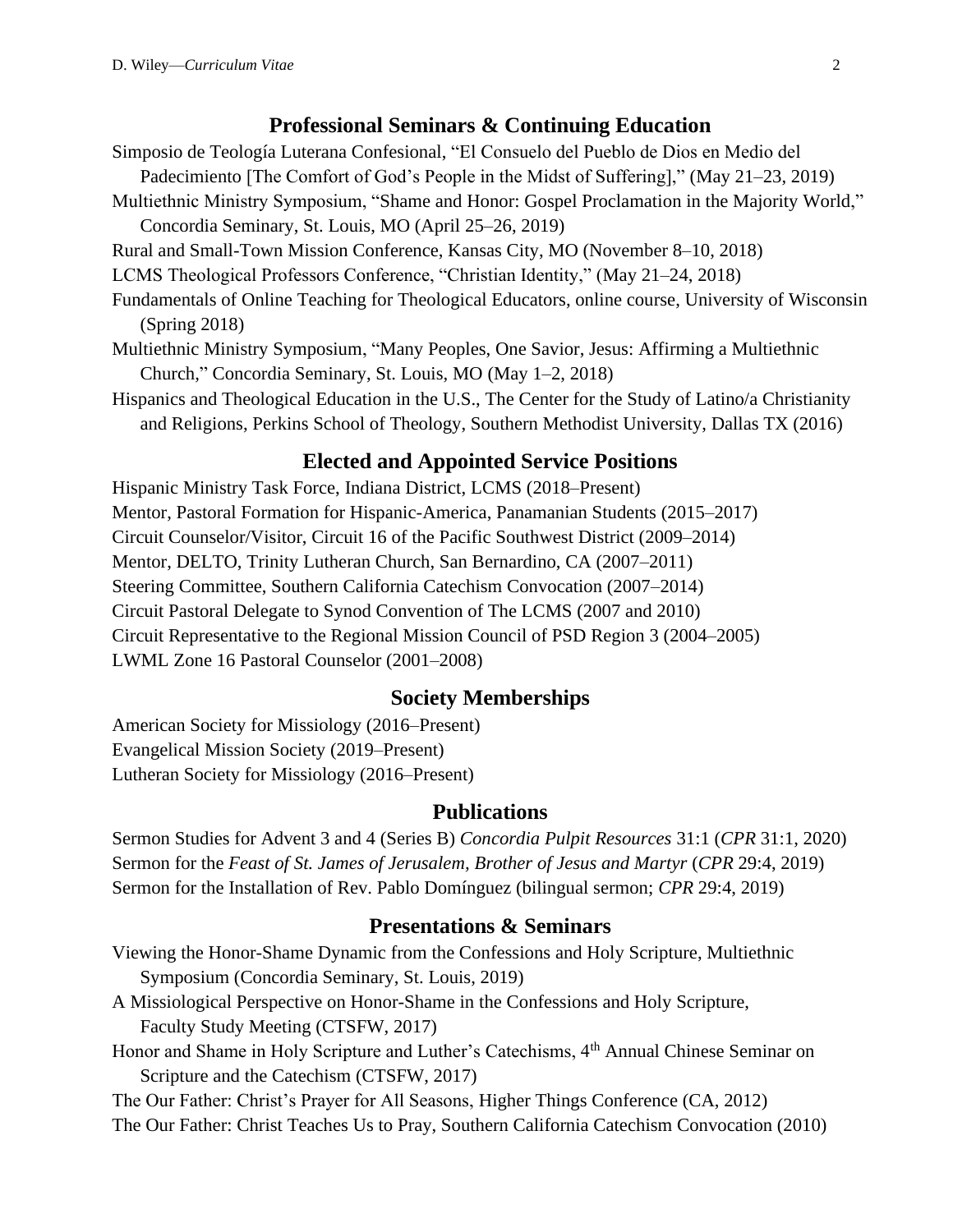#### **Academic Courses**

(All were taught at Concordia Theological Seminary or in conjunction with the same.)

#### **2019–2020**

PhD Miss Seminar in Missiology (Co-taught, Fall, Winter, Spring) PhD Miss New Testament Paradigms for Mission (Summer) MDiv Ministry in a Pluralistic Context (Spring) MDiv Homiletics I (Winter, Spring) MDiv Pastoral Theology I (Fall, Winter) MDiv Spanish New Testament Greek Readings (Fall, Winter, Spring) FPH/SMP Teología Pastoral–Misional–Misericordia (Formación Pastoral para Hispanoamérica, Spring/Summer bimester, online) FPH/SMP Predicación I (Formación Pastoral para Hispanoamérica, Winter/Spring bimester, online) SMP–EsE Santa Cena III / Lord's Supper III (Summer, online) SMP–EsE Predicación III / Preaching III (Spring, online) SMP–EsE Bautismo III y Ética / Baptism III & Ethics (Winter, online) SMP–EsE Epístolas de Pablo y Salmos / Pauline Epistles and Psalms (Fall, online)

### **2018–2019**

PhD Miss Research Design (Summer) PhD Miss New Testament Paradigms for Mission (Winter) PhD Miss Seminar in Missiology (Co-taught, Fall, Winter, Spring) PhD Miss Independent Studies: Social/Anthropological Contributions to Missions; Church Planting in a Multi-Ethnic Setting; History of Early Rural and Small-Town Mission (Winter) MDiv Ministry in a Pluralistic Context (Fall, Spring, co-taught) MDiv Homiletics I (Winter, Spring) MDiv Spanish New Testament Greek Readings (Fall, Winter, Spring) SMP–EsE Santa Cena II / Lord's Supper II (Summer, online) SMP–EsE Predicación II / Preaching II (Spring, online) SMP–EsE Bautismo II / Baptism II (Winter, online) SMP–EsE Evangelios II: Lucas y Profetas / Gospel II: Luke & Prophets (Fall, online)

#### **2017–2018**

PhD Miss Research Design (Spring) PhD Miss Seminar in Missiology (Co-taught, Fall, Winter, Spring) DMin Pastoral Acts as Missiology (Fall, hybrid format) MDiv Ministry in a Pluralistic Context (Fall) MDiv Homiletics I (Winter, Spring) MDiv Homiletics II (Winter) MDiv Spanish New Testament Greek Readings (Fall, Winter, Spring) SMP–EsE Santa Cena I / Lord's Supper I (administrator, Summer, online) SMP–EsE Predicación I / Preaching I (Spring, online) SMP–EsE Bautismo I / Baptism I (administrator, Winter, online) SMP–EsE Evangelios I: Mateo y Pentateuco / Gospels I: Matthew & Pentateuch (admin., online)